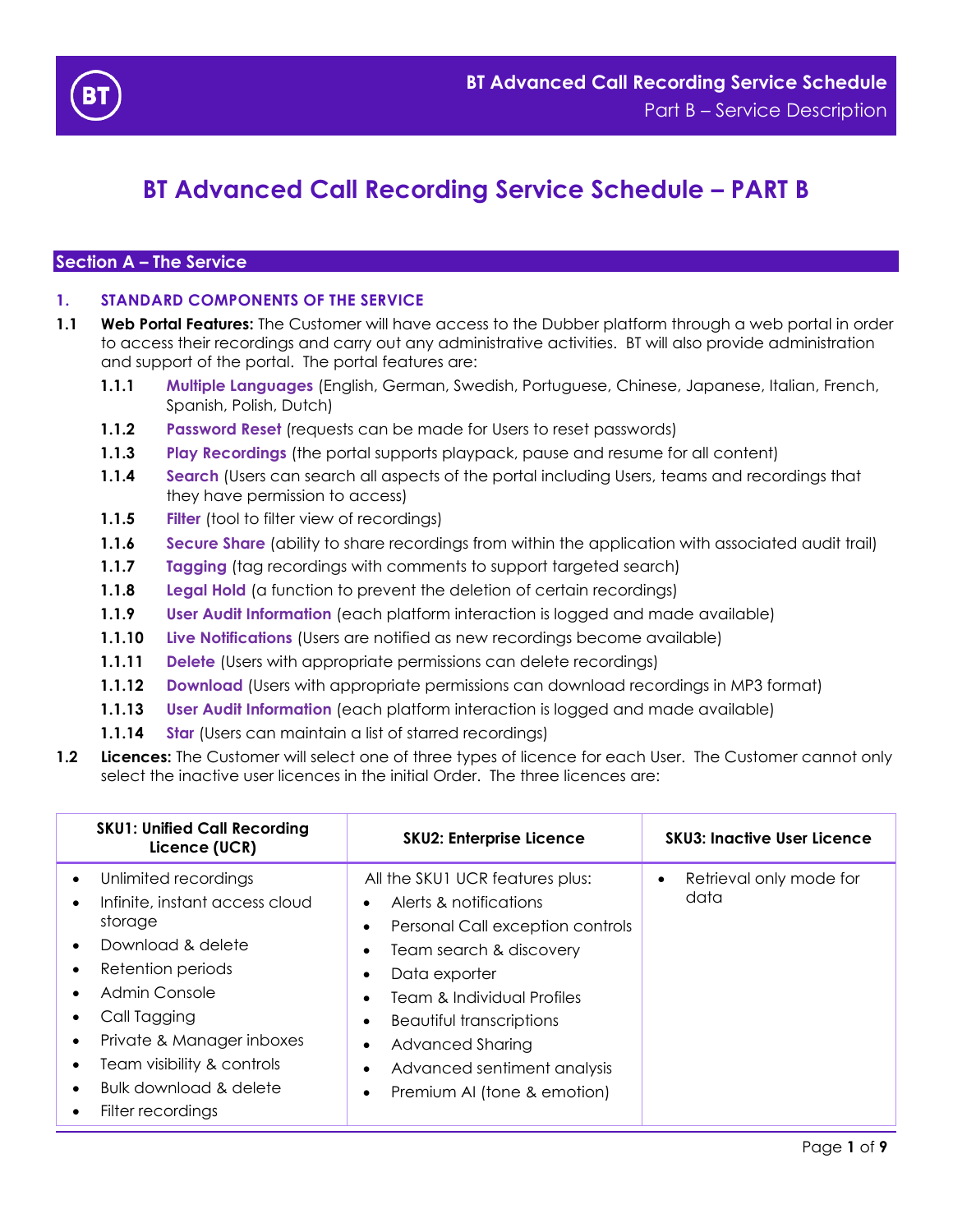

- Team search
- User controls & permissions
- Enforced call recording
- Legal hold and discovery
- Sharing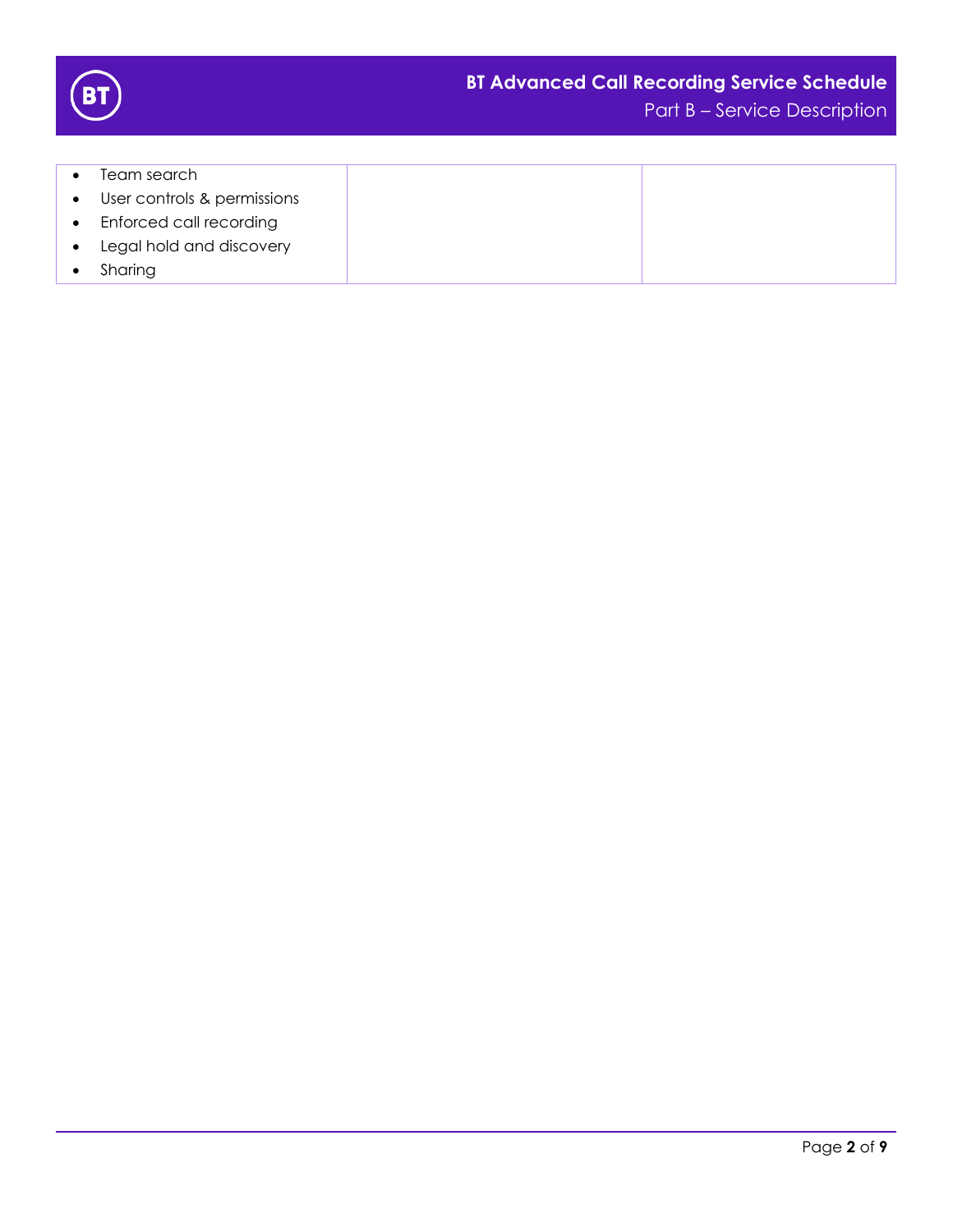

- **1.3 UCR licence features:** A detailed description of the UCR licence features is given below:
	- **1.3.1 Unlimited recordings** The Customer has unlimited storage space for audio recordings.
	- **1.3.2 Infinite, instant access cloud storage** All media hosted at the same storage level to ensure recordings can be accessed and played back instantly.
	- **1.3.3 Download & delete** This facility allows an administrator to download recording files one by one via the portal. This will download a decrypted media file in MP3 format. It is also possible to delete via the portal. Both of these functions can be enabled or disabled independently for the overall account.
	- **1.3.4 Retention periods** The Customer can select from a single day to unlimited storage for audio recordings. Each interaction for an account on the Dubber platform is logged and is available to customers for audit tracking purposes.
	- **1.3.5 Admin Console** The Customer's account administrators who will have access to more advanced features of the Service and also be able to use these features to manage their environment. This includes all of the features required to perform typical moves/adds/changes/deletes, create teams etc.
	- **1.3.6 Call Tagging** Single and multiple recordings can be tagged with comments, either by the User or via an external source leveraging the REST API. Tags can be used for quick filters and targeted searching.
	- **1.3.7 Private & Manager inboxes** Permissions based access.
	- **1.3.8 Team visibility & controls** The ability for an account administrator to provision and assign permissions of Users into a team structure such that a group of Users can have a supervisor or manager listen to multiple users recordings.
	- **1.3.9 Bulk download & delete** This is the facility for an administrator to be able to download recording files in bulk via the portal or via the API. This will create a ZIP file that will contain decrypted media files in MP3 format. It is also possible to bulk delete via the portal and API. Both of these functions can be enable or disabled independently for the overall account.
	- **1.3.10 Filter recordings** Quick filters are available to allow a User a granular display based on options such as a recording type, legal held calls, favourites, etc.
	- **1.3.11 Team search** For a team supervisor or manager, this feature allows a User, classed as a listener, to be able to search for and playback calls from within their associated team. This can be based on User name, time & date, CLI etc.
	- **1.3.12 User controls & permissions** The ability for an account administrator to provision and assign permissions of Users, as well as perform the typical moves/adds/changes/deletes process.
	- **1.3.13 Enforced call recording** Depending on the source telephony platform, it is possible for recording policies to be put into affect which force all calls, regardless of type, to be recorded.
	- **1.3.14 Legal hold and discovery** A function which is designed to prevent a recording from being deleted.
	- **1.3.15** Sharing Users can securely share recordings from within the application. A recipient is emailed a link to a secure URL in the portal allowing the playback of the recording for a limited time. All actions related to this share are audit logged.
- **1.1 Enterprise licence features:** A detailed description of the additional Enterprise licence features is given below: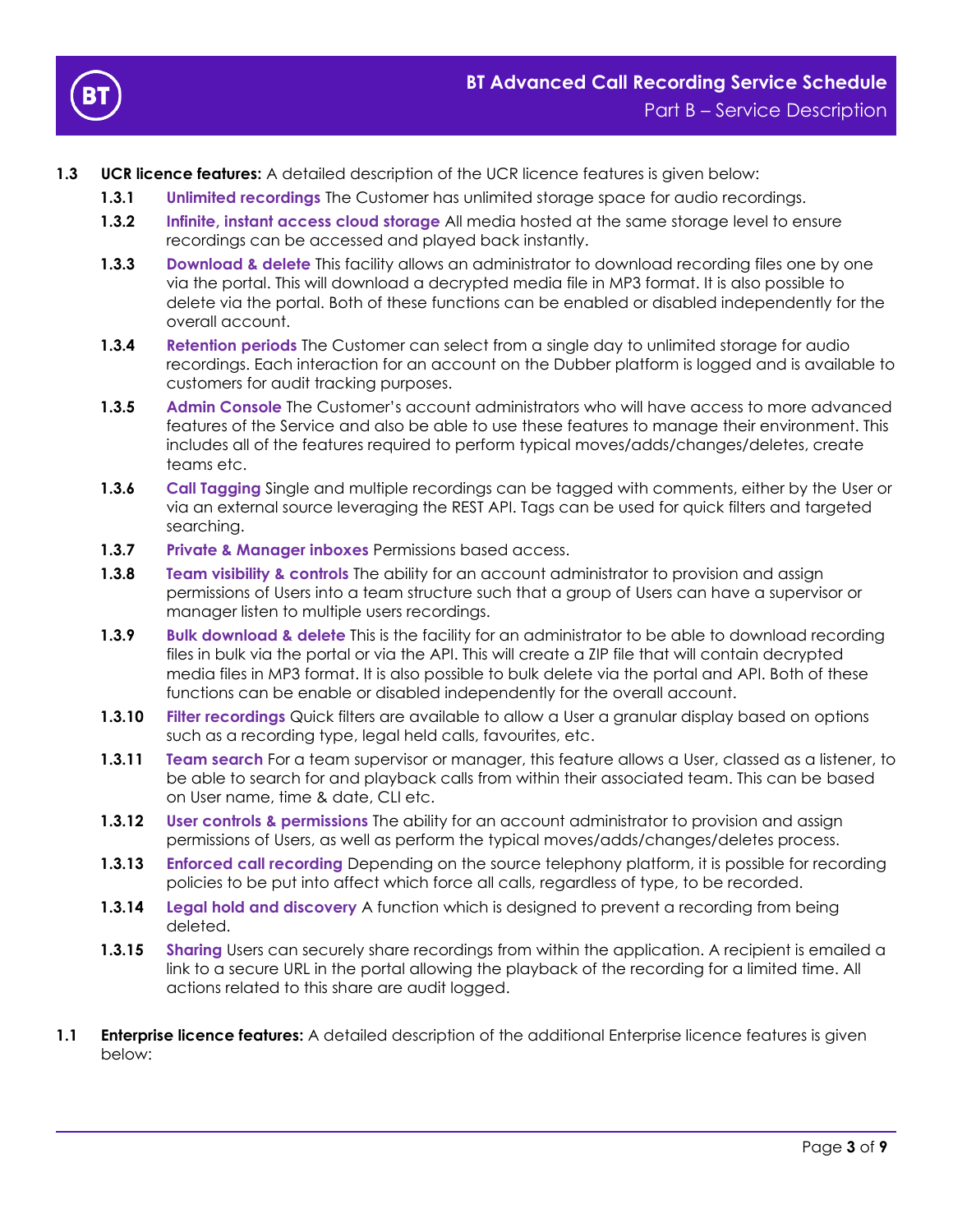

- **1.1.1 Alerts & notifications** The ability to configure immediate or daily summary-based alerts and notifications based on call related metadata, transcription keywords, sentiment or specific language tones. Allows Users the ability to be alerted to various call conditions so they can take proactive action or ensure company policies or regulations are adhered too. These notifications can also be configured to use a RESThook to push an update direct to a CRM, such as a retention queue or an action register.
- **1.1.2 Personal Call exception controls** Depending on the source telephony platform, it is possible for configurations to allow certain phone numbers to be whitelisted and therefore not recorded.
- **1.1.3 Team search & discovery**  The Customer can keyword and sentiment search with a call transcript in addition to the standard call record details making it possible to search for what is being said.
- **1.1.4 Data exporter** A utility to enable the extraction of call data, along with sentiment and tone to be able to then utilise within a customers preferred business intelligence (BI) tools such as Power BI, Tableau, Google Studio whereby data can be modelled and analysed, or aggregated with other inputs.
- **1.1.5 Team & Individual Profiles** In addition to having an individual account for managing a Users own recordings, the Customer can, via permissions, create a team structure whereby a User may have their own recordings accessible by a supervisor or manager, referred to as a listener, or indeed be restricted from access based on profile.
- **1.1.6 Beautiful transcriptions** –Speech to Text transcription services are accessible for each recording. Transcripts can be combined with notifications as mentioned above to provide near real-time actionable alerts and all transcript data can be extracted via the API if the Customer wishes to leverage this data in their own BI tools. Languages included as standard are:
	- Arabic (Modern Standard) (a)
	- $(b)$ Chinese (Mandarin)
	- $(c)$ Dutch (Belgian)
	- $(d)$ Dutch (Netherlands)
	- $(e)$ English (Australia)
	- $(f)$ English (Canada)
	- English (United Kingdom)  $(g)$
	- $(h)$ English (United States)
	- French (Canadian)  $(i)$
	- $(j)$ French (France)
	- $(k)$ German (Germany)
	- Italian (Italy)  $(1)$
	- $(m)$ Japanese (Japan)
	- Korean (South Korea)  $(n)$
	- $(o)$ Portuguese (Brazil)
	- $(p)$ Spanish (Mexican)
	- $(q)$ Spanish (Spain)
- **1.1.7** Advanced Sharing Users can securely share recordings from within the application. A recipient is emailed a link to a secure URL in the Dubber portal allowing the playback of the recording for a limited time. Advanced sharing also includes the ability to rate the number of playbacks. All actions related to this share are audit logged.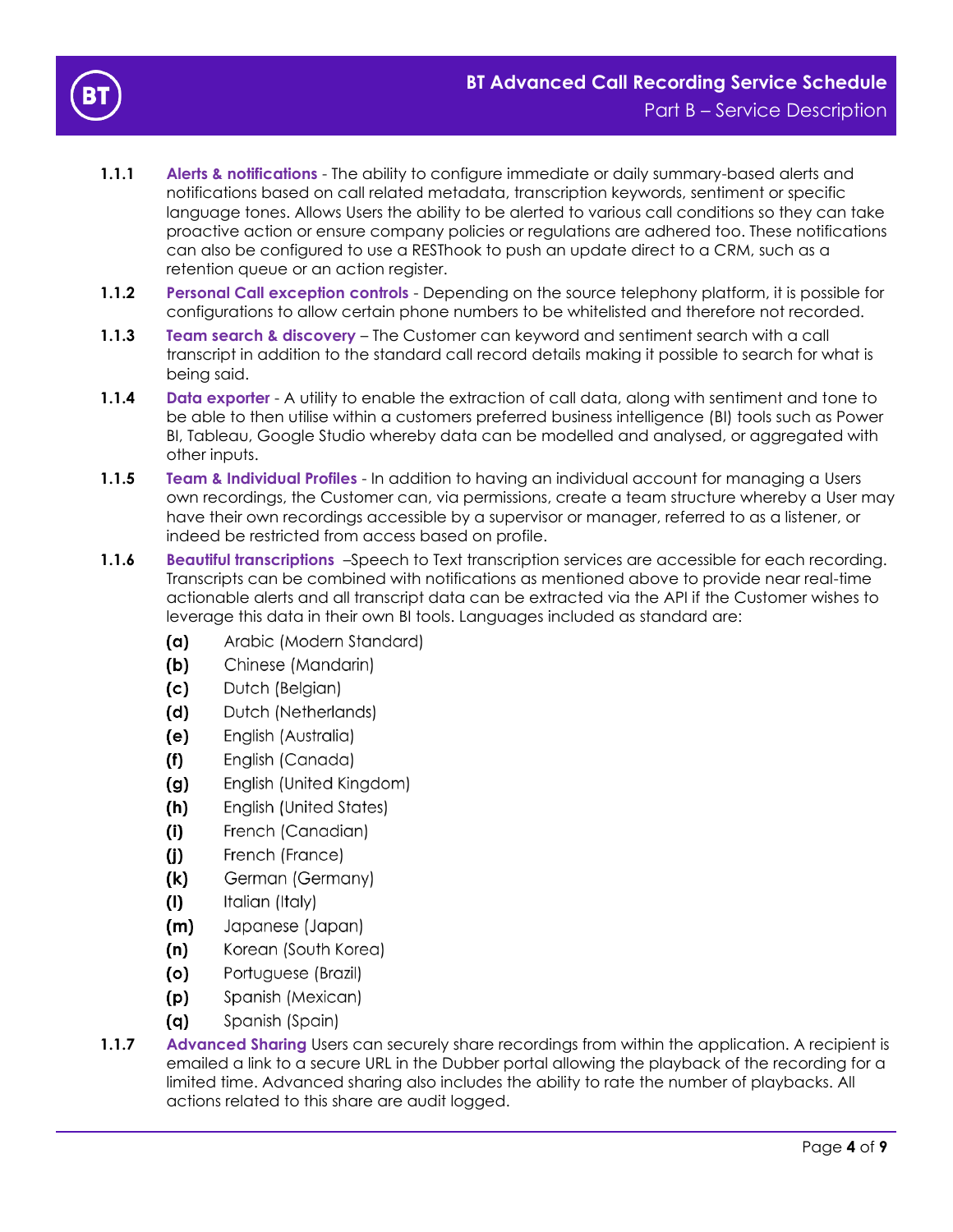

- **1.1.8 Advanced sentiment analysis** Sentiment analysis is based on the transcription service and uses linguistic analysis to ascertain the sentiment of the entire conversation, as well as each sentence to provide an understanding of how positive or negative the dialogue is. Sentiment can be used in conjunction with the notification service to provide near real-time actionable alerts. All sentiment data can be extracted via the API if customers wish to leverage this data in their own BI tools.
- **1.1.9** Premium AI (tone & emotion) Tone analysis is based on the transcription service and uses linguistic analysis and word proximity to ascertain the conveyed tone of each sentence to understand the emotional context. Tone can be used in conjunction with the notification service to provide near real-time actionable alerts. All tone data can be extracted via the API if customers wish to leverage this data in their own BI tools.

# **2. SERVICE OPTIONS**

**2.1 Additional Licences:** BT will provide the Customer with the following optional licences as set out in any applicable Order and in accordance with the details as set out in that Order:

|                        | <b>Premium API Licence</b>                                                        | <b>UCR Additional Services</b><br><b>Licences</b>                              | <b>Video</b>                                        | <b>Additional Storage</b>              |
|------------------------|-----------------------------------------------------------------------------------|--------------------------------------------------------------------------------|-----------------------------------------------------|----------------------------------------|
| $\bullet$<br>$\bullet$ | Full access to all<br>Service call and Al<br>data via API<br>Ability to integrate | UCR licence for<br>$\bullet$<br>multiple unified<br>communication<br>platforms | Video capture for<br>$\bullet$<br>UCR: 50Gb storage | Additional 3Tb<br>$\bullet$<br>storage |
|                        | the Service with 3rd<br>party systems                                             | Manage recordings<br>$\bullet$<br>across multiple                              |                                                     |                                        |
| $\bullet$              | Ability to export all<br>Al metadata and<br>insights via API                      | unified<br>communications<br>platform from a                                   |                                                     |                                        |
| $\bullet$              | Ability to add<br>metadata to the<br>Service                                      | single account:<br>Zoom<br>$\circ$<br>Microsoft Teams<br>$\circ$               |                                                     |                                        |
| $\bullet$              | API based<br>provisioning                                                         | WebEx<br>$\Omega$<br>Movius<br>$\Omega$                                        |                                                     |                                        |
| $\bullet$              | Access to export all<br>data from the<br>Service including<br>recordings          | User recordings<br>stored and<br>presented in a single<br>interface            |                                                     |                                        |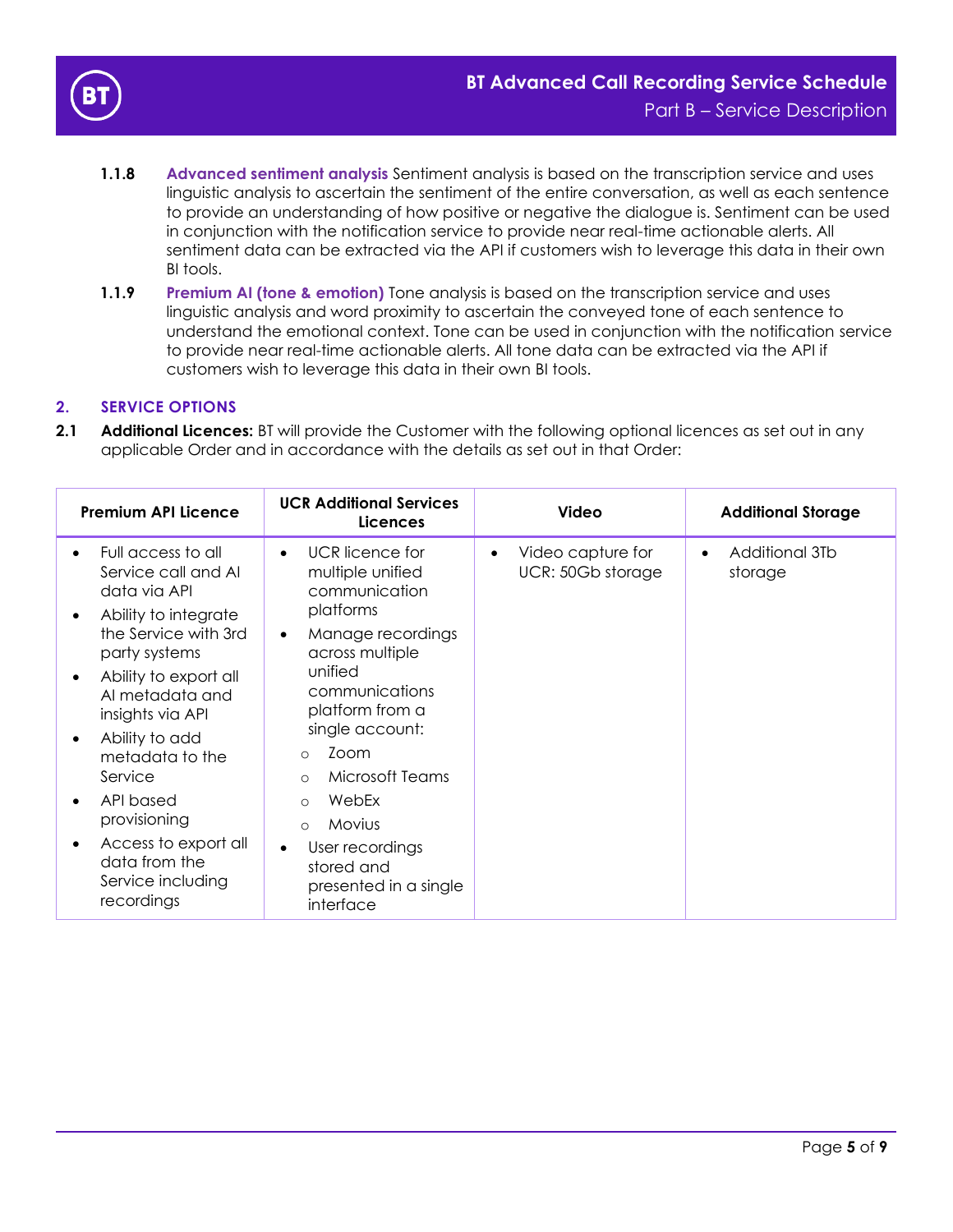

**2.2 Professional Services:** BT can provide the Customer with the following professional services if set out in an Order. These are subject to additional Charges set out in the Order and may be subject to an additional statement of work. All professional services are provided remotely:

**2.2.1 Legacy Data Integration** – BT will provide professional services for the ingestion of recording data from legacy recording platforms on behalf of the Customer. This process will allow Users the ability to centralise all recording data from disparate platforms. The scope of each ingestion project will be determined via factors including, but not limited to:

- (a) Type and version of legacy recording platform
- (b) Number of recordings
- (c) Format of metadata and audio files
- (d) Method of access to recording data content

**2.2.2 AI Custom Language Packs** – This is a speech to text Service. A professional services team may improve the quality of transcriptions by generating specific custom language packs on behalf of the Customer. The process for generating custom language packs are:

- (a) Access to recording files to perform analysis
- (b) Access to Customer documentation to harvest Customer specific language
- (c) Engagement with Users for verification of data

# **3. SERVICE MANAGEMENT BOUNDARY**

- **3.1** BT's responsibility to provide and manage the Service is physically and logically limited to the Service as described in this Part B (the "**Service Management Boundary**.")
- **3.2** With the exception of the Service as described in this Part B BT bears no responsibility for any virtual or physical infrastructure or Enabling Services (with the exception of Enabling Services provided by BT which will be provided in accordance with their separate terms).
- **3.3** Whilst BT will take reasonable steps to stop anyone getting unauthorised access to any part of the BT Network, BT cannot prevent against unauthorised or unlawful access to or use of the Service.
- **3.4** BT is not responsible for the quality of any call recordings or transcriptions.

## **4. ENABLING SERVICES**

- **4.1** The Enabling Services are:
	- **4.1.1** A unified communication system approved by BT for use with the Service; and
	- **4.1.2** A high-speed internet connection.

## **5. THE END OF THE SERVICE**

- **5.1** On termination of the Service BT will:
	- **5.1.1** delete any Customer Data or any configuration data relating to BT's management of the Service.

## **Section B – Compliance and Regulation**

## **6. COMPLIANCE WITH CHINESE REGULATIONS**

**6.1** Customer acknowledges and accepts the risk that, due to the changing nature of the China domestic and international legal and regulatory landscape, the Service, when provided in China, may have to be modified, suspended or even discontinued, which may result in degradation or full loss of connectivity which BT will not be responsible for.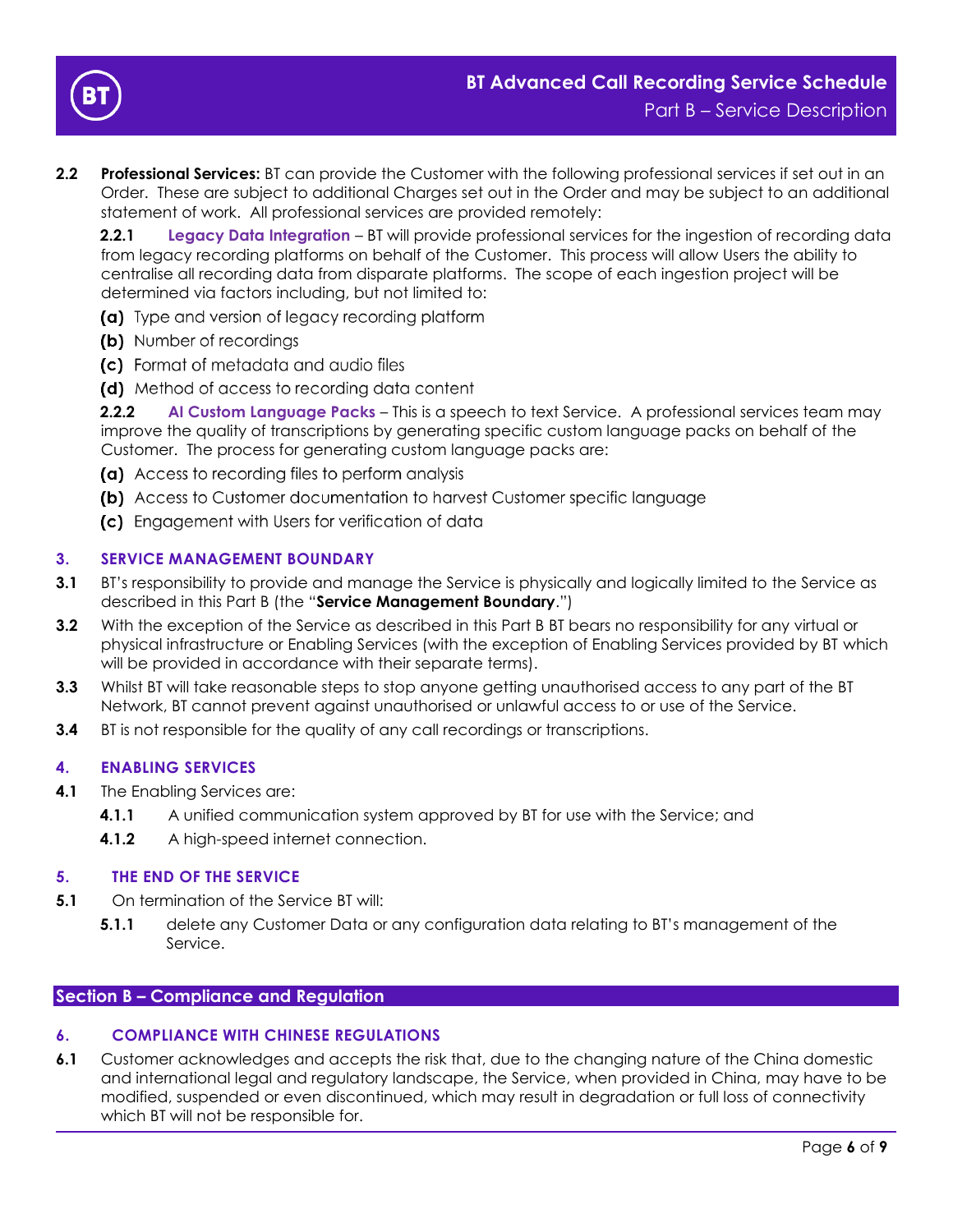

**6.2** BT reserves the right to modify, terminate and/or suspend the Service in order to comply with applicable Chinese laws, regulations and/or the directions of Chinese or other authorities. In such circumstances BT will not be liable for any damages, and/or losses howsoever arising thereof.

# **Section C – Service Management**

#### **7. IMPLEMENTATION OF THE SERVICE**

- **7.1** BT will create one organisation within one geographical region as part of a standard deployment.
- **7.2** BT will create the Customer hierarchy structure, and provide login information to the Customer's required support team, administrators, compliance officers and Users.
- **7.3** BT will activate the UCR or Enterprise licence and, where selected in the Order, Premium API licence.
- **7.4** BT will, where requested by the Customer, configure the Service to capture the necessary call data from the Customer's unified communications platform (supported platforms only).
- **7.5** Standard deployment includes technical pre-requisite readiness, organisation creation, administrator training and assistance with Service provisioning for User recording and access.

#### **8. SUPPORT SERVICES**

- **8.1** BT will provide the Customer with the contact details for its service desk ("**Service Desk**"), which will be the Customer's main contact point for placing orders, reporting Incidents or raising any other enquiries or issues relating to the Service. The Customer will be able to use these contact details to report Incidents 24 hours a day, 365 days a year.
- **8.2** BT will provide a level 1 Service Desk and does not have access to the Dubber platform or Customer call recordings. Level 2 and level 3 service desks are provided by the Suppliers. The Customer may need to liaise with the Suppliers where required.

## <span id="page-6-0"></span>**9. NOTIFICATION OF INCIDENTS**

- **9.1** This Section [9](#page-6-0) applies to all Incidents other than a Qualifying Incident, which is subject to the process set out in the Service Level section in Part A. Where the Customer becomes aware of an Incident affecting the Service:
	- **9.1.1** the Customer operational contact will report it to the Service Desk;
	- **9.1.2** BT will open a trouble ticket:
	- **9.1.3** BT will inform the Customer when it considers the Incident is cleared and will close the trouble ticket when either:
		- (a) Customer confirms that the Incident is cleared within twenty four (24) hours of it being so informed: or
		- BT has attempted unsuccessfully to contact Customer, in accordance with the Incident (b) reporting procedures, and Customer has not responded within twenty four (24) hours following BT's attempts to make contact.
	- **9.1.4** If Customer confirms that the Incident is not cleared within twenty four (24) hours after having been so informed, the trouble ticket will remain open, and BT will continue to work to resolve the Incident; and
	- **9.1.5** BT will not record Downtime caused by reported Incidents until Customer has provided confirmation to BT that the Enabling Service is working correctly.

#### **10. INCIDENT PRIORITY MATRIX**

**10.1** Priority levels of Incidents are determined based on the following priority matrix: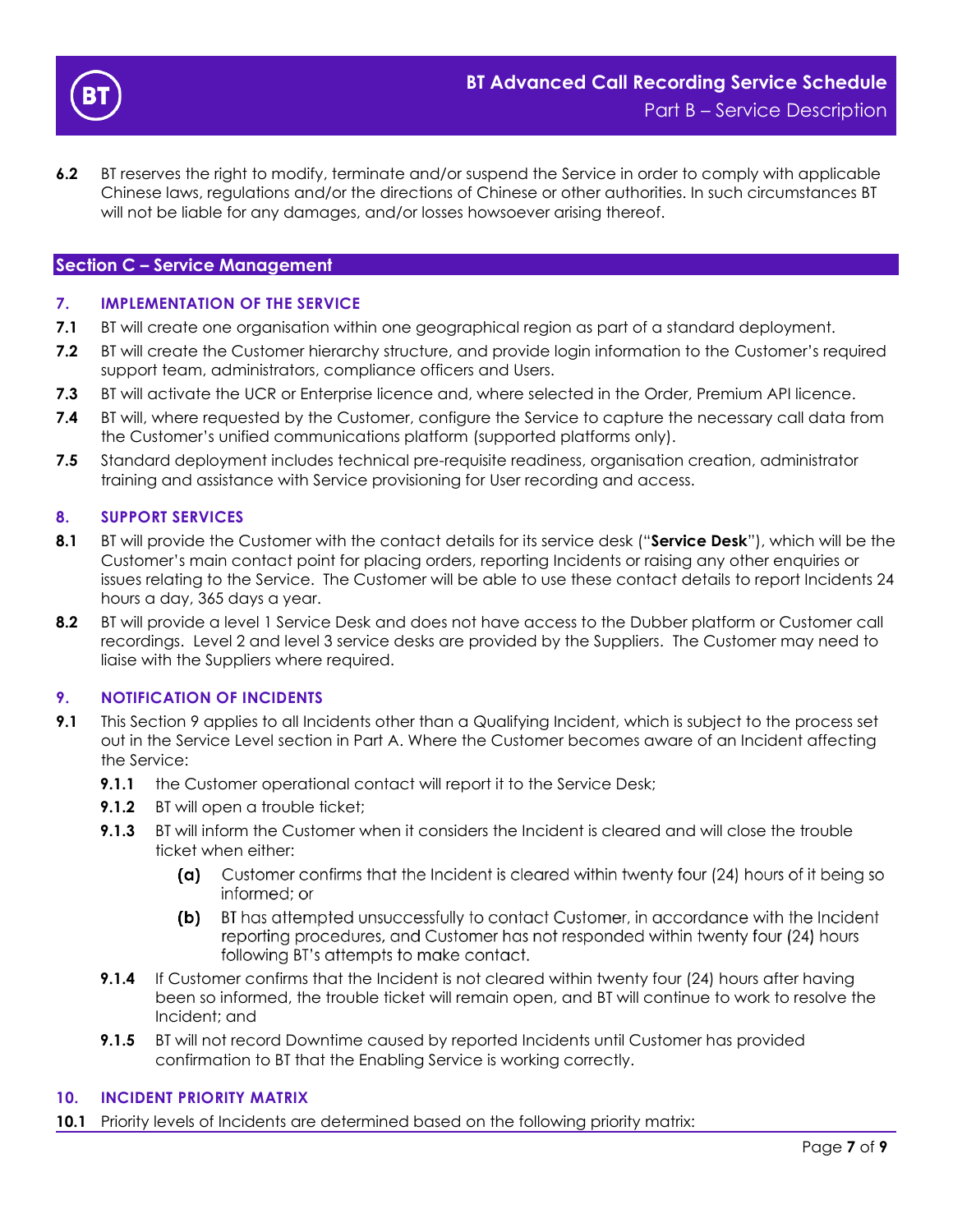

| Priority<br>Code | <b>Issue Description</b>                                   |  |
|------------------|------------------------------------------------------------|--|
| P1               | A loss of Service affecting the majority of Users          |  |
| P <sub>2</sub>   | A major degradation of Service impacting multiple<br>Users |  |
| P3               | A degraded service impact                                  |  |
| P4               | A non-service affecting issue                              |  |

# **11. SERVICE REQUEST MANAGEMENT**

- **11.1** BT will endeavour to resolve all simple service requests raised by the Customer. In the scenario whereby a simple service request cannot be completed by following the standard procedures, BT will escalate the simple service request to the Supplier for assistance, resolution or mitigation.
- **11.2** Where access to the Customer's unified communication platform is required to complete a simple service request, BT (or the Supplier) will work with the Customer, or where necessary with a third-party managing the unified communication platform on behalf of the Customer, to complete the simple service request.
- **11.3** BT will complete the following simple service requests on behalf of the Customer at no additional charge:

| <b>Simple Service</b><br>Request                                                | Technology                         | <b>Portals required</b> | <b>Additional access or information</b><br>required? (e.g. tenant login access) |
|---------------------------------------------------------------------------------|------------------------------------|-------------------------|---------------------------------------------------------------------------------|
| Add a portal<br>administrator                                                   | Microsoft<br>Teams, Zoom,<br>Cisco | Dubber portal           | <b>No</b>                                                                       |
| Remove a portal<br>administrator                                                | Microsoft<br>Teams, Zoom,<br>Cisco | Dubber portal           | <b>No</b>                                                                       |
| Reset portal<br>password                                                        | Microsoft<br>Teams, Zoom,<br>Cisco | Dubber portal           | <b>No</b>                                                                       |
| Change a portal<br>Users role                                                   | Microsoft<br>Teams, Zoom,<br>Cisco | Dubber portal           | <b>No</b>                                                                       |
| Create a team<br>within portal and<br>assign contributors<br>and listeners      | Microsoft<br>Teams, Zoom,<br>Cisco | Dubber portal           | <b>No</b>                                                                       |
| Amend a team<br>within portal and<br>assign contributors<br>and listeners       | Microsoft<br>Teams, Zoom,<br>Cisco | Dubber portal           | <b>No</b>                                                                       |
| Delete a team<br>within portal and<br>unassign<br>contributors and<br>listeners | Microsoft<br>Teams, Zoom,<br>Cisco | Dubber portal           | <b>No</b>                                                                       |
| Set retention rules                                                             | Microsoft                          | Dubber portal           | <b>No</b>                                                                       |